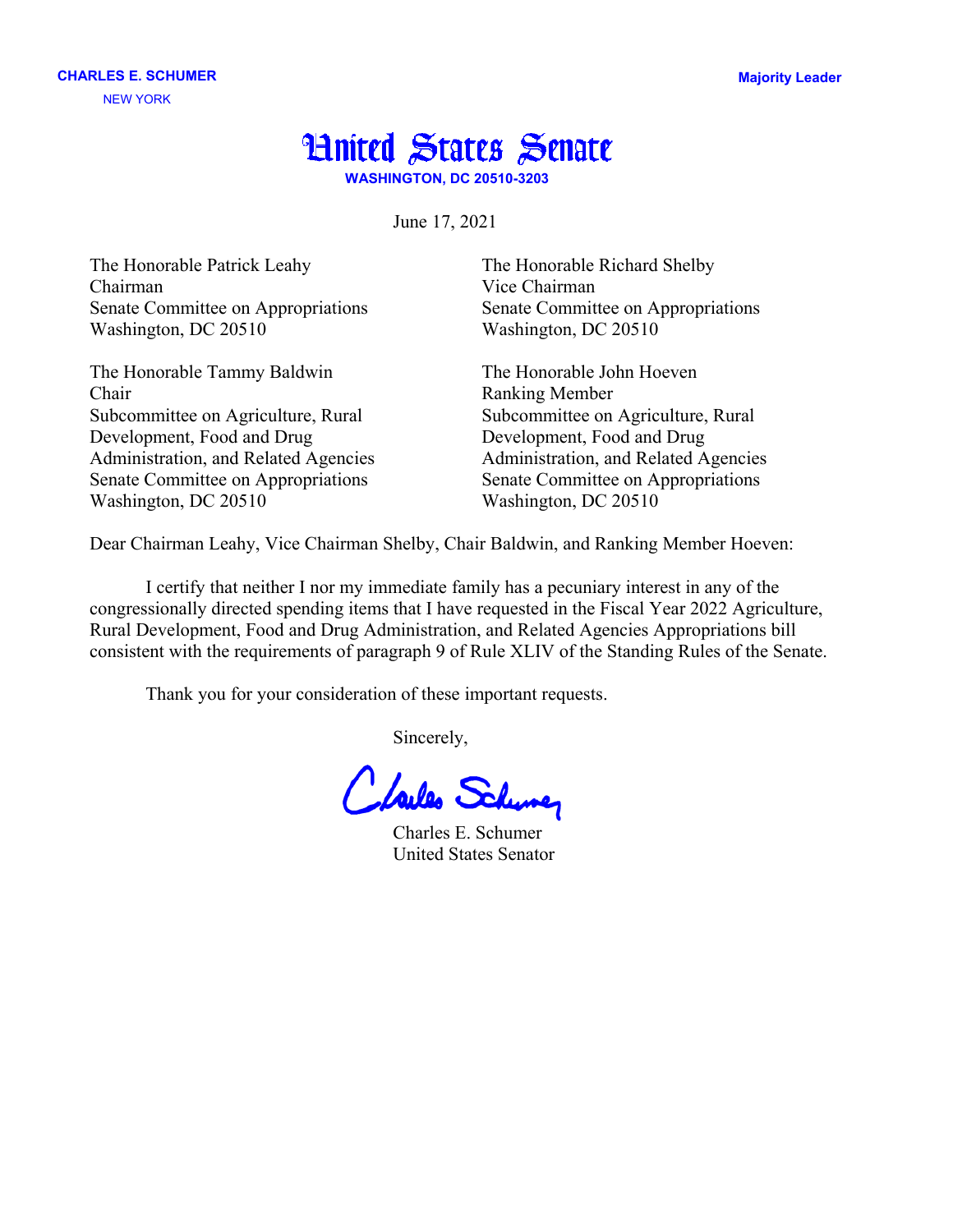## **Schumer, Charles(D-NY) Agriculture Congressionally Directed Spending Requests**

| <b>Recipient Name</b>                                                                      | <b>Project Purpose</b>                                                                                                                                                                                                                                                                                                                                                                                                                                                                                                                                                                                                                                                                                                                                                                                             | <b>Project</b><br><b>Location</b>    | <b>Amount</b><br><b>Requested</b><br>(5000) |
|--------------------------------------------------------------------------------------------|--------------------------------------------------------------------------------------------------------------------------------------------------------------------------------------------------------------------------------------------------------------------------------------------------------------------------------------------------------------------------------------------------------------------------------------------------------------------------------------------------------------------------------------------------------------------------------------------------------------------------------------------------------------------------------------------------------------------------------------------------------------------------------------------------------------------|--------------------------------------|---------------------------------------------|
| Akwesasne Boys &<br>Girls Club                                                             | The Akwesasne Boys & Girls Club has been at the forefront of youth<br>development in the Akwesasne Community for 20 years, providing<br>afterschool, summer, athletic, and meal programs. Our main<br>Clubhouse, an old cigarette warehouse that was renovated 20 years<br>ago to house the Club and is well beyond its life cycle and we are<br>asking for the Senator's help to invest in a new home for our youth.                                                                                                                                                                                                                                                                                                                                                                                              | Akwesasne,<br>Franklin<br>County NY  | \$1,000                                     |
| <b>CORNELL</b><br><b>COOPERATIVE</b><br><b>EXTENSION</b><br>ASSOCIATION OF<br><b>ORLEA</b> | Funding requested for the construction of an all-season<br>(drive-through) RURAL COMMUNITY RESPONSE & LEARNING<br>CENTER at CORNELL COOPERATIVE EXTENSION IN ORLEANS<br>COUNTY, NEW YORK (CCE). The all-season AGTECH CENTER would<br>enable CCE to offer (urgent) mass testing, mass vaccine clinics,<br>mammogram clinics, rabies clinics, job fairs, and more to rural<br>residents in the GLOW and NIOGA counties across NY-27, while at<br>the same time protecting medical personnel, volunteers, and<br>participants from the elements. The project scope includes new<br>facility-wide septic to meet DOH requirements and space for<br>S.T.E.A.M. (Science, Tech, Engineering, Arts/ Agriculture, and Math)<br>& ROBOTICS education to take place at an ADA-compliant site on<br>the CCE 4-H Fairgrounds. | Albion,<br>Westchester<br>County NY  | \$506                                       |
| County of Cayuga                                                                           | To construct outdoor Classroom with Pergola to provide space for<br>gathering outside to register and participate in programming while<br>enjoying the beauty of the nature center and Lake Ontario.                                                                                                                                                                                                                                                                                                                                                                                                                                                                                                                                                                                                               | Auburn,<br>Cayuga<br>County NY       | \$125                                       |
| County of Cayuga                                                                           | To construct outdoor picnic pavilions for the use and enjoyment of<br>Emerson Park guests.                                                                                                                                                                                                                                                                                                                                                                                                                                                                                                                                                                                                                                                                                                                         | Auburn,<br>Cayuga<br>County NY       | \$123                                       |
| County of Cayuga                                                                           | Expansion of the main parking lot serving the Sterling Nature Center<br>Interpretive Building.                                                                                                                                                                                                                                                                                                                                                                                                                                                                                                                                                                                                                                                                                                                     | Auburn,<br>Cayuga<br>County NY       | \$125                                       |
| County of Cayuga                                                                           | To construct an outdoor performance facility on Deauville Island at<br>Emerson Park with a capacity of 3000 attendees providing a<br>permanent facility for the various arts and cultural events being held<br>at Emerson Park.                                                                                                                                                                                                                                                                                                                                                                                                                                                                                                                                                                                    | Auburn,<br>Cayuga<br>County NY       | \$1,500                                     |
| County of Cayuga                                                                           | Replacement of failing Owasco Lake seawall and replacement of<br>vehicular access bridge at Deauville Island at Emerson Park with new<br>seawall structure supporting floating docks for boat access to the<br>island activity center.                                                                                                                                                                                                                                                                                                                                                                                                                                                                                                                                                                             | Auburn,<br>Cayuga<br>County NY       | \$1,670                                     |
| County of Cayuga                                                                           | Construction of a universal-access destination playground on<br>Deauville Island. The playground will include components for all age<br>groups and abilities and replace a small, irrelevant and outdated<br>play structure from the early 1980s. A restroom/concession building<br>will accompany the playground to ensure a fully-functional amenity<br>that accommodates extended visits.                                                                                                                                                                                                                                                                                                                                                                                                                       | Auburn,<br>Cayuga<br>County NY       | \$3,600                                     |
| County of Cayuga                                                                           | To construct outdoor picnic pavilion for the use in educational<br>programming and the enjoyment of Sterling Nature Center guests.                                                                                                                                                                                                                                                                                                                                                                                                                                                                                                                                                                                                                                                                                 | Auburn,<br>Cayuga<br>County NY       | \$115                                       |
| County of Cayuga                                                                           | Construct tiered shoreline seat walls along the southeast corner of<br>Deauville Island. The project will address island erosion into Owasco<br>Lake and provide universal access to the water's edge.                                                                                                                                                                                                                                                                                                                                                                                                                                                                                                                                                                                                             | Auburn,<br>Cayuga<br>County NY       | \$570                                       |
| Bainbridge<br>Chamber of<br>Commerce, Inc.                                                 | The funds will be used to complete the construction of a community<br>center in the Village of Bainbridge.                                                                                                                                                                                                                                                                                                                                                                                                                                                                                                                                                                                                                                                                                                         | Bainbridge,<br>Chenango<br>County NY | \$71                                        |
| Village of Barker                                                                          | The project will construct a new Village Hall and Library to replace<br>the one burnt to the ground in a fire. The project will provide the<br>Village with necessary basic public infrastructure, create construction<br>jobs, and provide a venue to critical community events and<br>educational/training programs.                                                                                                                                                                                                                                                                                                                                                                                                                                                                                             | Barker,<br>Niagara<br>County NY      | \$500                                       |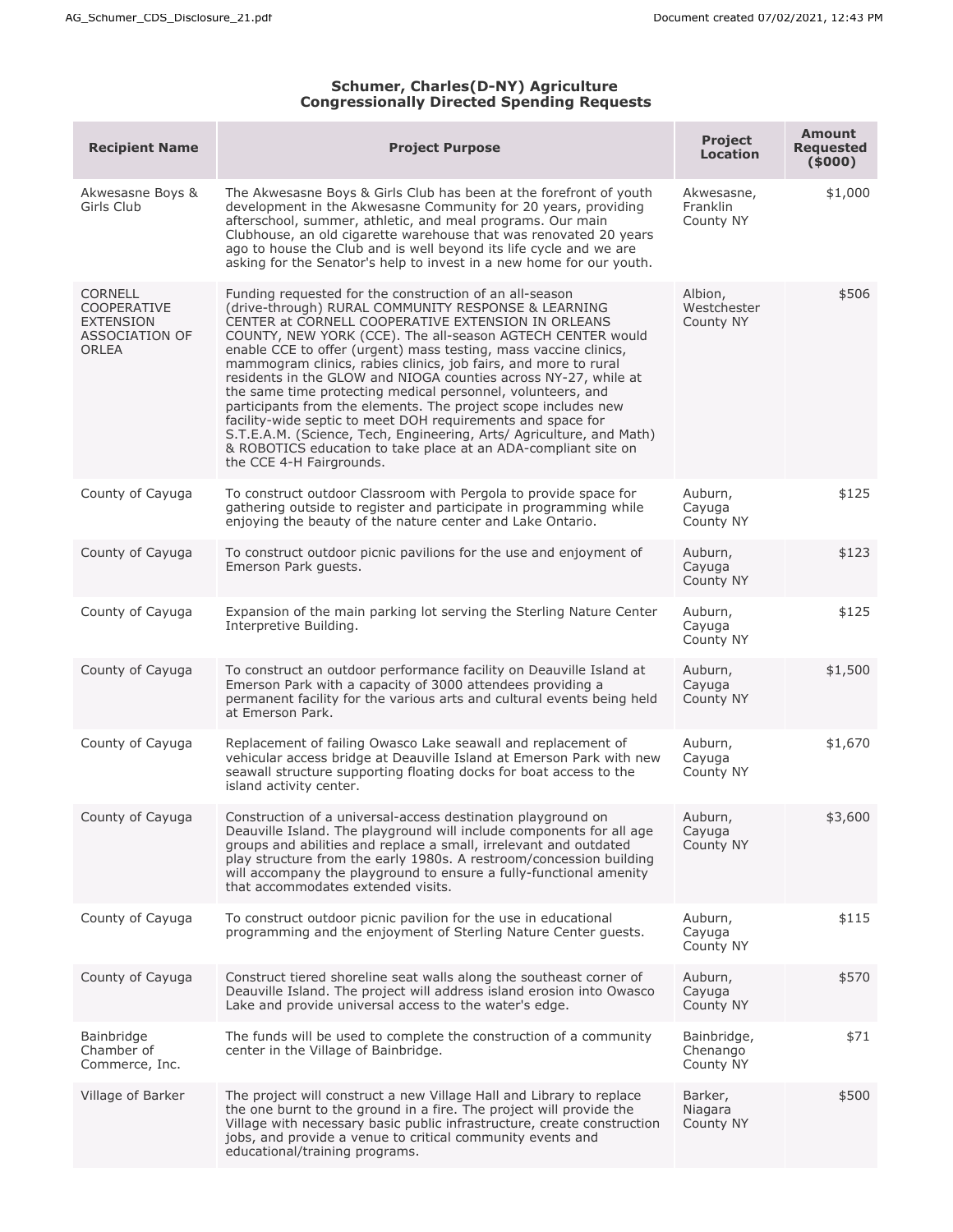| <b>EGLISE BAPTISTE</b><br><b>NOUVELLE</b><br><b>NAISSANCE</b> | "This funding will be used for food distribution.<br>Providing food daily or weekly to the church members in need.<br>Preventing immigrant families at church from going hungry."                                                                                                                                                                                                                                                                                                                                                                                                                                                                                                                                                                                                                                                                                                                                                                                                                                                                                                                                                                                                                                                             | Brooklyn,<br>Kings County<br>NY.            | \$50     |
|---------------------------------------------------------------|-----------------------------------------------------------------------------------------------------------------------------------------------------------------------------------------------------------------------------------------------------------------------------------------------------------------------------------------------------------------------------------------------------------------------------------------------------------------------------------------------------------------------------------------------------------------------------------------------------------------------------------------------------------------------------------------------------------------------------------------------------------------------------------------------------------------------------------------------------------------------------------------------------------------------------------------------------------------------------------------------------------------------------------------------------------------------------------------------------------------------------------------------------------------------------------------------------------------------------------------------|---------------------------------------------|----------|
| Buffalo Niagara<br>Waterkeeper, Inc.                          | The Niagara River Climate Resiliency Program funding will be used to<br>support Buffalo Niagara Waterkeeper's three-pronged program to<br>conserve and protect critical living infrastructure resources against<br>the threats of a changing climate, within Western New York's Great<br>Lakes Basin, and specifically within the Niagara River Watershed.<br>The requested funds will be used to mitigate the effects of climate<br>change in the rural, headwater region of Western NY by funding land<br>acquisitions, active restoration of riparian and forest ecosystems,<br>and the staff capacity of Buffalo Niagara Waterkeeper to administer<br>a Source Water Protection Program. Funds will be used to support<br>salaries and benefits of project managers overseeing the work,<br>procurement, consultant and contractor management, public<br>engagement, design consultant services, local travel reimbursement,<br>indirect costs, and capital expenses including construction services,<br>materials/supplies, and land acquisitions.                                                                                                                                                                                       | Buffalo, Erie<br>County NY                  | \$1,450  |
| YMCA of Clifton<br>Springs                                    | There are two buildings that were built in 1879 & 1915. Phase one<br>(Health & Wellness center) renovation is complete, we are looking<br>for support to help pay for phase two. In late 2019 phase two was<br>estimated to cost just under 1 million dollars. The building currently<br>houses licensed child care, camps, sports, family and senior<br>programming. The building built in 1879 (oldest YMCA in the country<br>still running in its original facility) needs a new floor plan, insulation,<br>windows, plumbing, roofing, A/C, tuckpointing the envelope and<br>other interior updates.                                                                                                                                                                                                                                                                                                                                                                                                                                                                                                                                                                                                                                      | Clifton<br>Springs,<br>Ontario<br>County NY | \$900    |
| Towns of Ghent,<br>Austerlitz, Canaan,<br>and New Lebano      | "The Towns of Ghent, Canaan, New Lebanon, and Austerlitz have<br>joined together in a coordinated effort to provide broadband where it<br>currently does not exist. Our goal is to provide broadband to as<br>many unserved homes and businesses as possible through both<br>network expansion and new construction. All four towns have long<br>-standing Broadband Committees that have mapped and identified<br>gaps in access throughout our municipalities. Using these maps, we<br>approached two providers in our area to give us proposals for the<br>project.                                                                                                                                                                                                                                                                                                                                                                                                                                                                                                                                                                                                                                                                        | Columbia<br>County NY                       | \$1,135  |
| United Way for<br>Cortland County                             | United Way for Cortland County is seeking funding to partner with<br>the major childcare providers in the county to address both the<br>significant shortage of childcare spaces, the training of childcare<br>workers, and the subsidizing of childcare costs to encourage parents<br>to return to work.                                                                                                                                                                                                                                                                                                                                                                                                                                                                                                                                                                                                                                                                                                                                                                                                                                                                                                                                     | Cortland,<br>Cortland<br>County NY          | \$1,648  |
| Town of Eden                                                  | "Through the course of the Town's Comprehensive Plan update, the<br>potential to develop a community center for the residents of Eden<br>was identified as an opportunity to build social interaction and<br>provide a valuable community resource. The conceptual idea for a<br>community center is a non-traditional/ flexible communal space that<br>takes an alternative approach to space design this would allow for an<br>accommodation of a variety of needs and users/age-groups in a<br>cost-effective manner. The intended design of the community center<br>is influenced by the barns of the farm culture that dot the landscape<br>of Eden. The space would feature a basic approach of a one room,<br>multipurpose space for gatherings and functions that can transform<br>based on the programming needs. Depending on design, this space<br>could be changed from an open court recreational court to a<br>gathering space for special events. An extended overhang with<br>multi-functional windows would help allow for growth and cater to<br>different needs during the warmer season months.<br>The surrounding park space would be improved to include better<br>sports fields and a splash pad for child water play. | Eden, Erie<br>County NY                     | \$2,900  |
| <b>SUNY Geneseo</b>                                           | Employing over 900 personnel including 379 faculty members with a<br>traditional student body of approximately 5,400 undergraduate and<br>100 graduate students set in a rural region in Livingston County and<br>given the recent pandemic, we have had to dramatically pivot and<br>reverse course to online and distance learning for majority of the<br>school year and in the foreseeable future. Therefore our<br>communications CMS (\$500K) broadband data, IT infrastructure<br>(\$5M), hardware, and network (\$4M) desperately needs updating as<br>a majority of our current budget funds maintenance, license<br>agreements, operational expenses, and does not leave much for life                                                                                                                                                                                                                                                                                                                                                                                                                                                                                                                                              | Geneseo,<br>Livingston<br>County NY         | \$10,000 |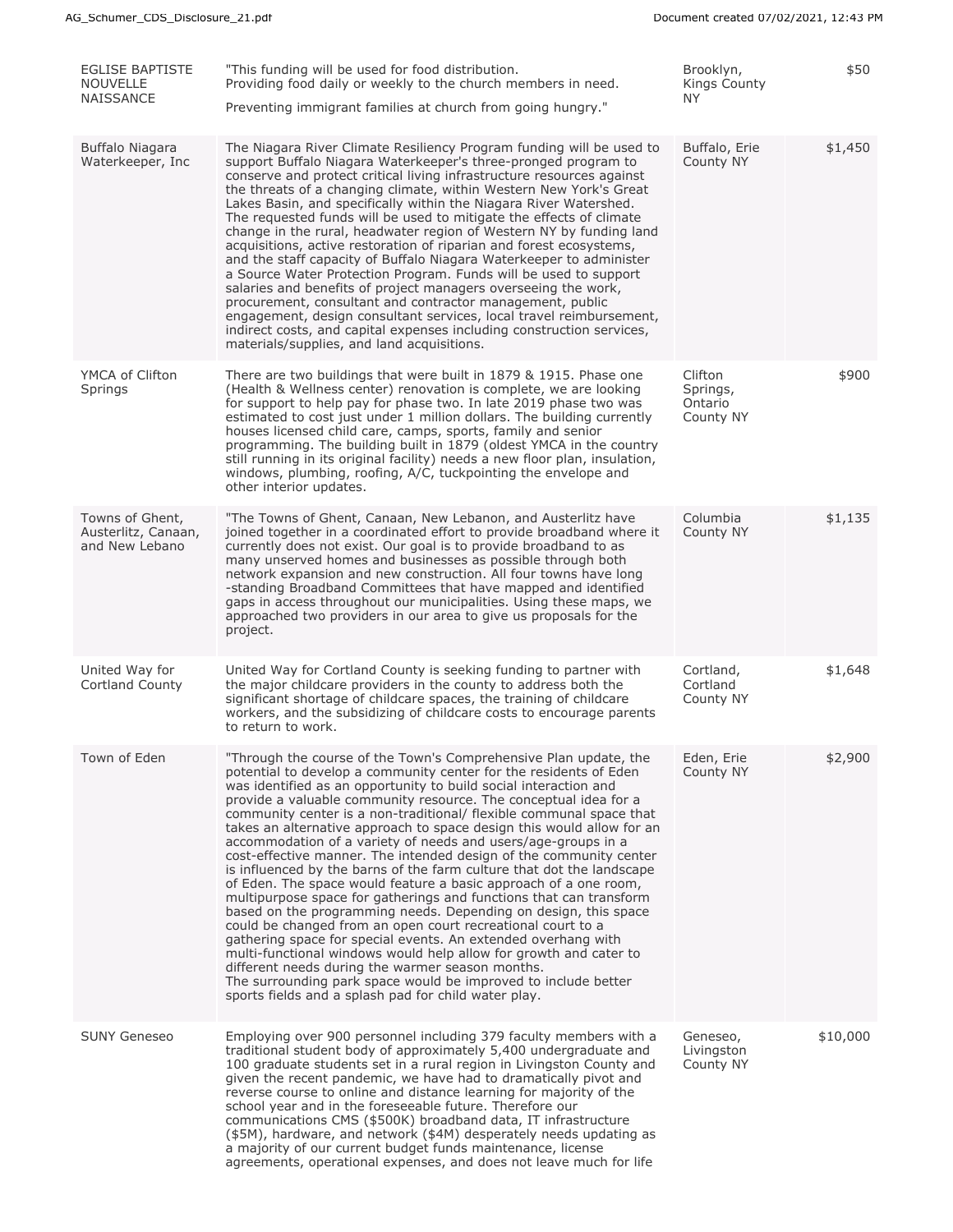|                                                                | cycle replacement of equipment.                                                                                                                                                                                                                                                                                                                                                                                                                                                                                                                                                                                                                                                                                                                                                                                                                                                                                                                                                                                                                                                                                                                                                                                        |                                                 |         |
|----------------------------------------------------------------|------------------------------------------------------------------------------------------------------------------------------------------------------------------------------------------------------------------------------------------------------------------------------------------------------------------------------------------------------------------------------------------------------------------------------------------------------------------------------------------------------------------------------------------------------------------------------------------------------------------------------------------------------------------------------------------------------------------------------------------------------------------------------------------------------------------------------------------------------------------------------------------------------------------------------------------------------------------------------------------------------------------------------------------------------------------------------------------------------------------------------------------------------------------------------------------------------------------------|-------------------------------------------------|---------|
| BluePrint Geneva,<br>Inc.                                      | To create a community kitchen space for programs related to<br>gleaning and gardening in a DEC-designated environmental (in)<br>justice impact area and a USDA-designated food insecurity zone.<br>This is a model of an emergency food program that integrates<br>long-term skills education and empowers members of the community<br>from growers to consumers to be part of food system solutions.                                                                                                                                                                                                                                                                                                                                                                                                                                                                                                                                                                                                                                                                                                                                                                                                                  | Geneva,<br>Ontario<br>County NY                 | \$75    |
| Adirondack Civic<br>Center Coalition,<br>Inc.                  | We will look to renovate a 7000 sq. ft. space inside our arena. We<br>will modernize the outdated space to attract new business and add<br>employees to the organization.                                                                                                                                                                                                                                                                                                                                                                                                                                                                                                                                                                                                                                                                                                                                                                                                                                                                                                                                                                                                                                              | Glen Falls,<br>Warren<br>County NY              | \$5,000 |
| City of Glens Falls                                            | The City of Glens Falls is looking to undertake a number of<br>substantial structural renovations and energy upgrades to its historic<br>City Hall building, which houses not only the offices of city<br>government, but also the Glens Falls Police Department in the<br>basement, and the City Court system on the third floor. Perhaps the<br>most critical need is for a new roof, which currently leaks in places<br>and threatens to compromise the integrity of the interior<br>substructure; however, additional needed upgrades would include<br>replacement of the gas-fired boiler heating system with a<br>high-efficiency heat pump and Heat Recovery System, to make the<br>building "Net-Zero Ready" with respect to greenhouse gas emissions.                                                                                                                                                                                                                                                                                                                                                                                                                                                         | Glens Falls,<br>Warren<br>County NY             | \$1,024 |
| Long Island<br>University                                      | The Veterinary Health Diagnostic Laboratory will provide capacity to<br>perform ancillary tests required to detect emergent and re-emergent<br>viruses. The project involves equipping existing space within the LIU<br>Post campus at Pell Hall with diagnostics equipment in order to<br>create a state-of-the-art diagnostic laboratory facility. Specifically,<br>requested funding would: 1) allow LIU's Veterinary Health Diagnostic<br>Laboratory will facilitate timely and accurate identification of animal<br>and zoonotic pathogens within the LIU College of Veterinary Medicine<br>programs, 2) provide healthcare diagnostic services to nearby<br>underserved communities, 3) promote and expand the diagnostics<br>and research capabilities within the region, 4) develop diagnostic<br>tools and treatments, and 5) provide training to post-graduate<br>students and scientists on this novel cutting-edge technology.                                                                                                                                                                                                                                                                             | Greenvale,<br>Nassau<br>County NY               | \$674   |
| M-ARK Project Inc                                              | The MARK Project aims to develop a certified childcare facility<br>located in Arkville, NY. This much needed facility would provide<br>quality, safe and affordable childcare for the Central Catskill region.<br>We will to locate the facility at 393 County Hwy 38 located in<br>Arkville, which is currently owned by Delaware Association for<br>Retarded Children (Del ARC), a 501c3 not for profit organization.<br>Recently, due to minimal need for services at this end of the County,<br>the building is no longer being utilized by the aforementioned<br>organization. The building is centrally located to the towns of Andes,<br>Middletown and Roxbury, is ADA compliant, is equipped with a<br>sprinkler system, is well maintained and does not require major<br>renovations to comply with NY Standards for a certified childcare<br>facility. The total square footage of the existing building is 4160<br>square feet with 1474 square feet dedicated to the proposed<br>Childcare Center. This will require us to isolate the childcare facility<br>from the remainder through the construction of a barrier wall, as<br>well as a second means of egress and a fenced in outdoor play<br>space. | Hamlet of<br>Arkville,<br>Delaware<br>County NY | \$100   |
| SUFFOLK COUNTY<br><b>ECONOMIC</b><br>DEVELOPMENT &<br>PLANNING | Suffolk County would like to construct a new Educational<br>Office/Visitors Center erected at the Suffolk County Farm in Yaphank<br>to help provide proper working facilities, consolidate staff and<br>program space, accommodate visitors and to help provide<br>Agritourism exhibits. This would create a complex of education and<br>visitor service buildings visible from Yaphank Ave, beautify the<br>destination, increase visitor access, introduce green elements, and<br>provide additional opportunities for agricultural and STEM<br>educational experiences. The new facility would also provide new,<br>energy efficient office space for staff instructors and administrative<br>personnel.                                                                                                                                                                                                                                                                                                                                                                                                                                                                                                            | Hauppauage,<br>Suffolk<br>County NY             | \$1,750 |
| <b>Herkimer County</b>                                         | Herkimer County along with the Neighborhood Center is looking to<br>create a day care center that will serve infants, toddlers, pre-school<br>kids and after school youth regardless of income.                                                                                                                                                                                                                                                                                                                                                                                                                                                                                                                                                                                                                                                                                                                                                                                                                                                                                                                                                                                                                        | Herkimer<br>County NY                           | \$500   |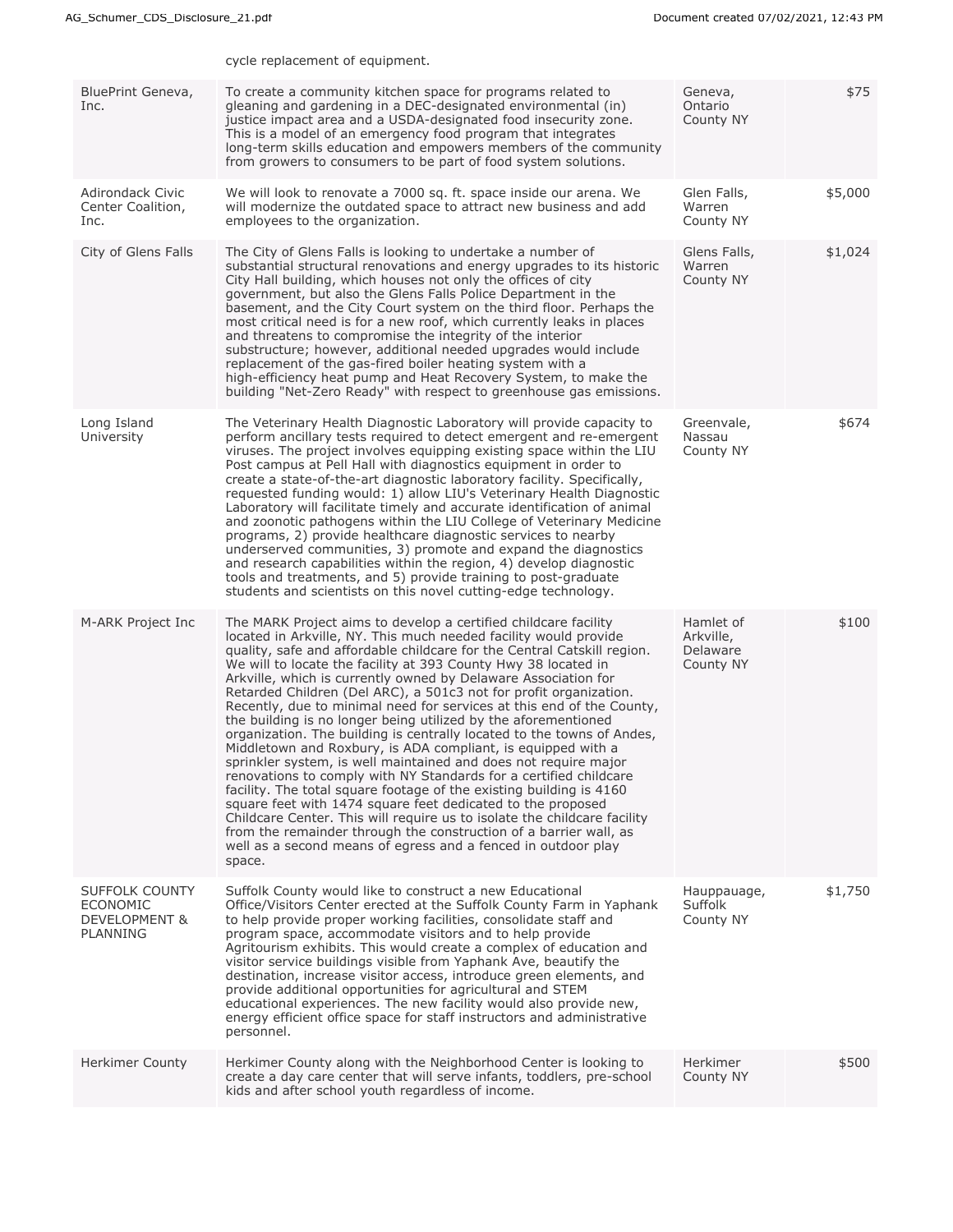| Herkimer County                             | Federal funding is being sought to expand Broadband access in<br>Herkimer County to address current deficiencies in access to<br>high-speed internet. A federal investment of \$1 million will help to<br>expand the broadband network to communities in the northern part<br>of the county.                                                                                                                                                                                                                                                                                                                                                                                                                                                                                                                                                                                                                                                                                                                                                                                                                                                                                          | Herkimer,<br>Herkimer<br>County NY   | \$1,000 |
|---------------------------------------------|---------------------------------------------------------------------------------------------------------------------------------------------------------------------------------------------------------------------------------------------------------------------------------------------------------------------------------------------------------------------------------------------------------------------------------------------------------------------------------------------------------------------------------------------------------------------------------------------------------------------------------------------------------------------------------------------------------------------------------------------------------------------------------------------------------------------------------------------------------------------------------------------------------------------------------------------------------------------------------------------------------------------------------------------------------------------------------------------------------------------------------------------------------------------------------------|--------------------------------------|---------|
| Center for the Arts<br>of Homer, Inc.       | Both the Center's main heating units are very near the end of their<br>service lives. The Center has never had either air conditioning, air<br>sanitization, or exhaust makeup air handling systems. This request is<br>for funds to accomplish the purchase and installation of replacement<br>heating and new ventilating, air conditioning, and air sanitization<br>systems.                                                                                                                                                                                                                                                                                                                                                                                                                                                                                                                                                                                                                                                                                                                                                                                                       | Homer,<br>Cortland<br>County NY      | \$215   |
| Center for the Arts<br>of Homer, Inc.       | Our main theater building is an 1890s Baptist church with brick<br>walls. The walls are deteriorating (being $\sim$ 130 years old). We have<br>been pointing and rebuilding the walls over the past few years, but<br>the pandemic stalled the effort just as we were readying to<br>repoint/rebuild the south wall. Heavy rains from south seep into the<br>brick and pour into our theater entrance.                                                                                                                                                                                                                                                                                                                                                                                                                                                                                                                                                                                                                                                                                                                                                                                | Homer,<br>Cortland<br>County NY      | \$20    |
| City of Hornell                             | Provide \$2,500,000 for the City of Hornell, New York to consolidate<br>the deteriorating Public Works Garage and rented Transit System<br>facilities into a modern and efficient single facility.                                                                                                                                                                                                                                                                                                                                                                                                                                                                                                                                                                                                                                                                                                                                                                                                                                                                                                                                                                                    | Hornell,<br>Steuben<br>County NY     | \$2,500 |
| Niagara County                              | The 2-phase project will provide high-speed, reliable, and affordable<br>Internet access to 22 towns, 9 villages, 15 school districts, and 1<br>hospital. The coverage area would provide service to approximately<br>4,310 homes and businesses with an estimated 10,755 POPs, while<br>offering a cost-competitive alternative to the entire county (approx.<br>127,339 buildings) where only a single ISP is currently available. The<br>project is broken down into 2 phases. We are requesting funding for<br>ONLY Phase-2.                                                                                                                                                                                                                                                                                                                                                                                                                                                                                                                                                                                                                                                      | Lockport,<br>Niagara<br>County NY    | \$5,170 |
| Royalton-Hartland<br><b>School District</b> | "The Royalton-Hartland School District is currently developing a<br>Regional Agriculture Center of Excellence that will annually provide<br>hundreds of students and community members with the relevant<br>skills and hands-on training needed to pursue sustainable careers in<br>the evolving local agriculture industry. The most significant<br>component of this Center is the Outdoor Learning Lab, which has<br>four distinct areas that will be constructed on-site contiguous to the<br>High and Middle Schools over five phases between October 2021 and<br>December 2022:<br>1. Greenhouse-A seasonal greenhouse will be constructed and<br>operate from March through November will be utilized daily by<br>teachers and students for project-based STEM, Business, and CTE<br>Agriculture instruction. It will be run as a production greenhouse<br>with an Agri-science application.<br>2. Large Animal Care Lab-This will be for large animals (cows, beef,                                                                                                                                                                                                           | Middleport,<br>Niagara<br>County NY  | \$688   |
|                                             | sheep, goats, pigs) that are visiting the school for instructional<br>purposes. Eventually, a Vet Tech Clinic will be designed for small<br>animals (rabbits, chinchillas, reptiles, cats)<br>3. Paddock-A fenced concrete surface area will be constructed to<br>safely house large guest animals outside in a contained and<br>controlled environment. 4. Land Lab-A large plot of land that will be<br>used for growing fruits, vegetables and other row crops (e.g.<br>corn), function as an Agri-science lab, produce food as part of a<br>community garden effort, and support the food science lab where<br>the raw material will be converted into food."                                                                                                                                                                                                                                                                                                                                                                                                                                                                                                                     |                                      |         |
| The Center for<br>Discovery, Inc.           | This project would be a valuable use of taxpayer funds because it<br>would advance the urgently needed, statewide Children's Specialty<br>Hospital (CSH) for complex disabilities through a construction of a<br>10,000 square foot greenhouse that would support both food<br>production and therapeutic opportunities. The proposed greenhouse<br>would help children and families by (1) providing optimal food for<br>the patients at the CSH; (2) providing educational and therapeutic<br>pre-vocational opportunities for individuals at the CSH, as well as<br>students from surrounding communities; and (3) supporting a<br>nutrition training program that will provide families with skills that<br>will help a child successfully transition back home, and with the<br>training that can lead to improved outcomes for the entire family -<br>most of whom will come from underserved communities where<br>healthy eating is an unmet challenge. This project will also provide<br>additional healthy and affordable food options to the surrounding<br>Sullivan County community, which has historically had some of the<br>poorest health outcomes in New York State. | Monticello,<br>Sullivan<br>County NY | \$1,100 |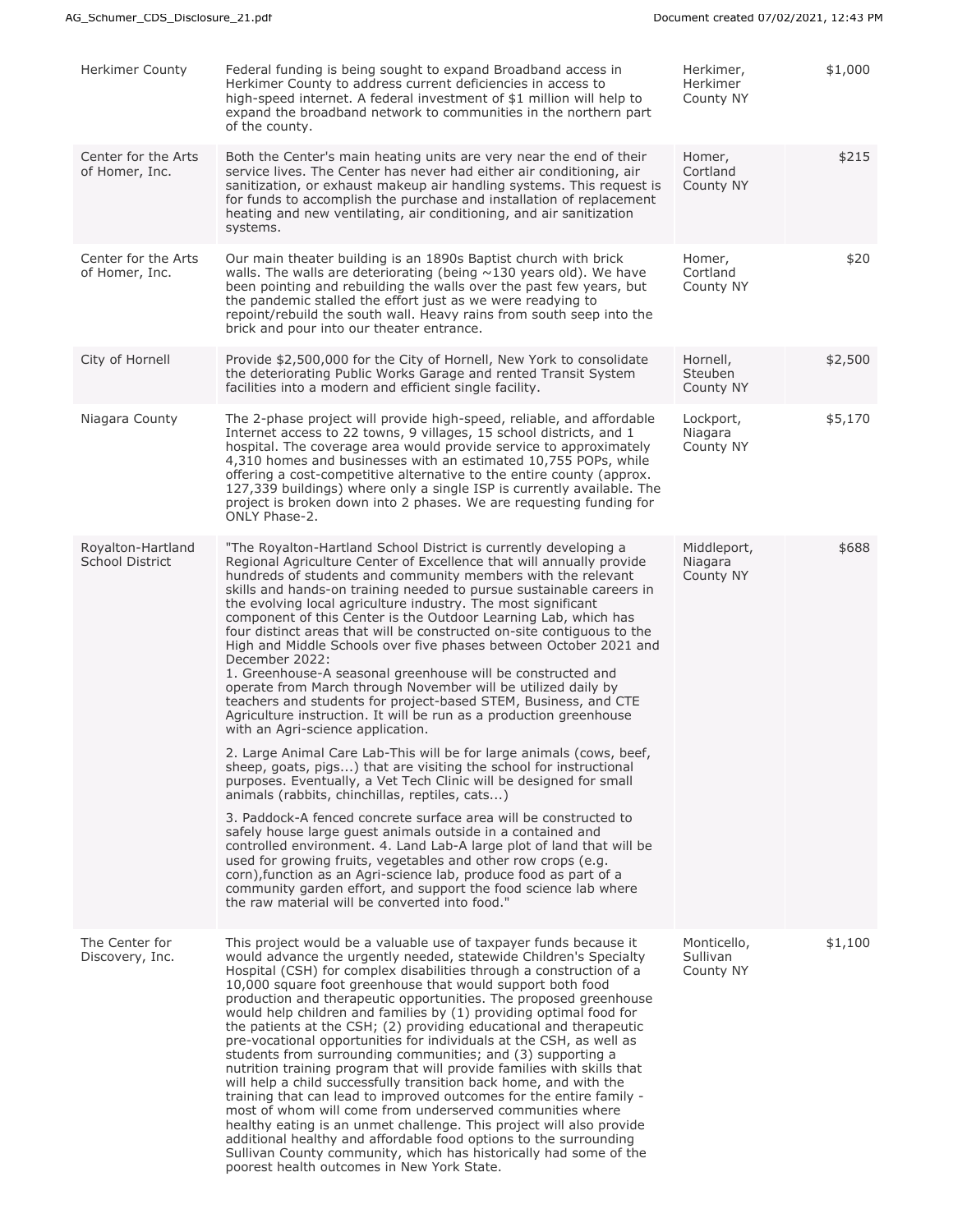| County of Sullivan                        | Sullivan County plans to address unmet and increasingly vital<br>telecommunications needs through the development of a<br>countywide, county-owned wireless broadband network. An LDC has<br>been formed and three initial towers are in development or under<br>construction. This project proposes to expand the network to address<br>underserved areas of the County in the towns of Mamakating and<br>Highland by installing two communications towers with associated<br>network equipment.                                                                                                                                                                                                                                                                                                                                                                                                                                                                                                                                                                           | Monticello,<br>Sullivan<br>County NY       | \$1,500 |
|-------------------------------------------|-----------------------------------------------------------------------------------------------------------------------------------------------------------------------------------------------------------------------------------------------------------------------------------------------------------------------------------------------------------------------------------------------------------------------------------------------------------------------------------------------------------------------------------------------------------------------------------------------------------------------------------------------------------------------------------------------------------------------------------------------------------------------------------------------------------------------------------------------------------------------------------------------------------------------------------------------------------------------------------------------------------------------------------------------------------------------------|--------------------------------------------|---------|
| The Center for<br>Discovery, Inc.         | This project would be a valuable use of taxpayer funds because it<br>would advance the urgently needed, statewide Children's Specialty<br>Hospital (CSH) for complex disabilities through a construction of a<br>10,000 square foot greenhouse that would support both food<br>production and therapeutic opportunities. This capital funding<br>request includes \$950,000 for the site work and structure itself and<br>\$150,000 for supporting equipment, including assistive technology<br>for individuals with complex disabilities.                                                                                                                                                                                                                                                                                                                                                                                                                                                                                                                                  | Monticello,<br>Sullivan<br>County NY       | \$1,100 |
| Town of North<br>Collins                  | The project is for the completion of the Marion J. Fricano Park<br>Recreation Building. The Town has recently completed Phase One of<br>the community center building which was the removal of the existing<br>structure, and the construction of a new 24 $\times$ 36 $\times$ 10 building.<br>Though the building is complete, the structure is a complete empty<br>shell. The proposed phase two of this project will complete the<br>interior of the building including all needed plumbing, electrical,<br>lighting, heating, interior wall partitions, restrooms, kitchen and all<br>finishing work, as well as site restoration of the exterior grounds.                                                                                                                                                                                                                                                                                                                                                                                                             | North Collins,<br>Erie County<br><b>NY</b> | \$594   |
| Chenango County                           | We are working to expand broadband service to rural areas of<br>Chenango County. Rural areas of Chenango County have few homes<br>over longer distances, making difficult economically to expand hard<br>infrastructure into these areas. By using wireless antennas, we would<br>contract with providers to expand their wireless networks into these<br>remote areas. Wireless is much more economical and can span wide<br>distances.                                                                                                                                                                                                                                                                                                                                                                                                                                                                                                                                                                                                                                    | Norwich,<br>Chenango<br>County NY          | \$2,000 |
| Fort La<br>Presentation<br>Association    | The Fort La Presentation Association seeks a grant in the amount of<br>\$1,726,000 in Congressionally Directed Spending to develop the<br>Gateway to Fort de La Presentation, including authentic replicas of a<br>mid-18th century French colonial chapel, 2 civilian cabins and a First<br>Nation's Longhouse on Van Rennselaer Point located at the<br>confluence of the St. Lawrence and Oswegatchie Rivers. The<br>development of these structures will be used by the Association to<br>enhance its historic programming/interpretation of Fort de La<br>Presentation, a French colonial mission/fort, St. Lawrence County's<br>first European settlement; and, the scene of armed conflict during<br>the French and Indian War, the Revolutionary War and the War of<br>1812.                                                                                                                                                                                                                                                                                        | Odgensburg,<br>St. Lawrence<br>County NY   | \$1,726 |
| YMCA of the Twin<br>Tiers                 | The YMCA of the Twin Tiers will expand its services to the Greater<br>Olean community through four interrelated capital development<br>components including an outdoor airnasium (celebrating all four<br>seasons of WNY including warm weather activities in an<br>environmentally safe environment and freezing the floor during<br>winter months for ice skating and winter activities), a Splash and<br>Play area (wet/dry play ground that can be used March through<br>November adding flexibility with weather conditions), School Age<br>Child Care Center (adding 120 child care slots for before and after<br>school, school holidays and summer day camp), and Healthy Living<br>Center (multi-use space with healthy living programs targeted for<br>seniors, youth and families). The proposed project is a<br>comprehensive capital development plan enhancing the lives of<br>seniors, youth and families in the community, creating a safe space<br>for youth to grow and thrive, and provide economic development in<br>a depressed area of the community. | Olean,<br>Cattaraugus<br>County NY         | \$1,000 |
| Providence Farm<br><b>Collective Corp</b> | Federal funding in support of Providence Farm Collective's Farmland,<br>Fresh Food Access and Agency for New American and BIPOC Farmers<br>project benefits New York State and its citizens in Erie and Niagara<br>Counties by promoting fresh food security through access to prime<br>farmland; facilitating the farming of culturally relevant produce;<br>empowering economically disadvantaged groups in the food and<br>farm systems. Additionally, the project and its foundational support<br>of land tenure for PFC's incubator farms contribute to regional<br>economic development by supporting new entry farmers, and the<br>regional growth of farm and food businesses.                                                                                                                                                                                                                                                                                                                                                                                      | Orchard Park,<br>Erie County NY            | \$980   |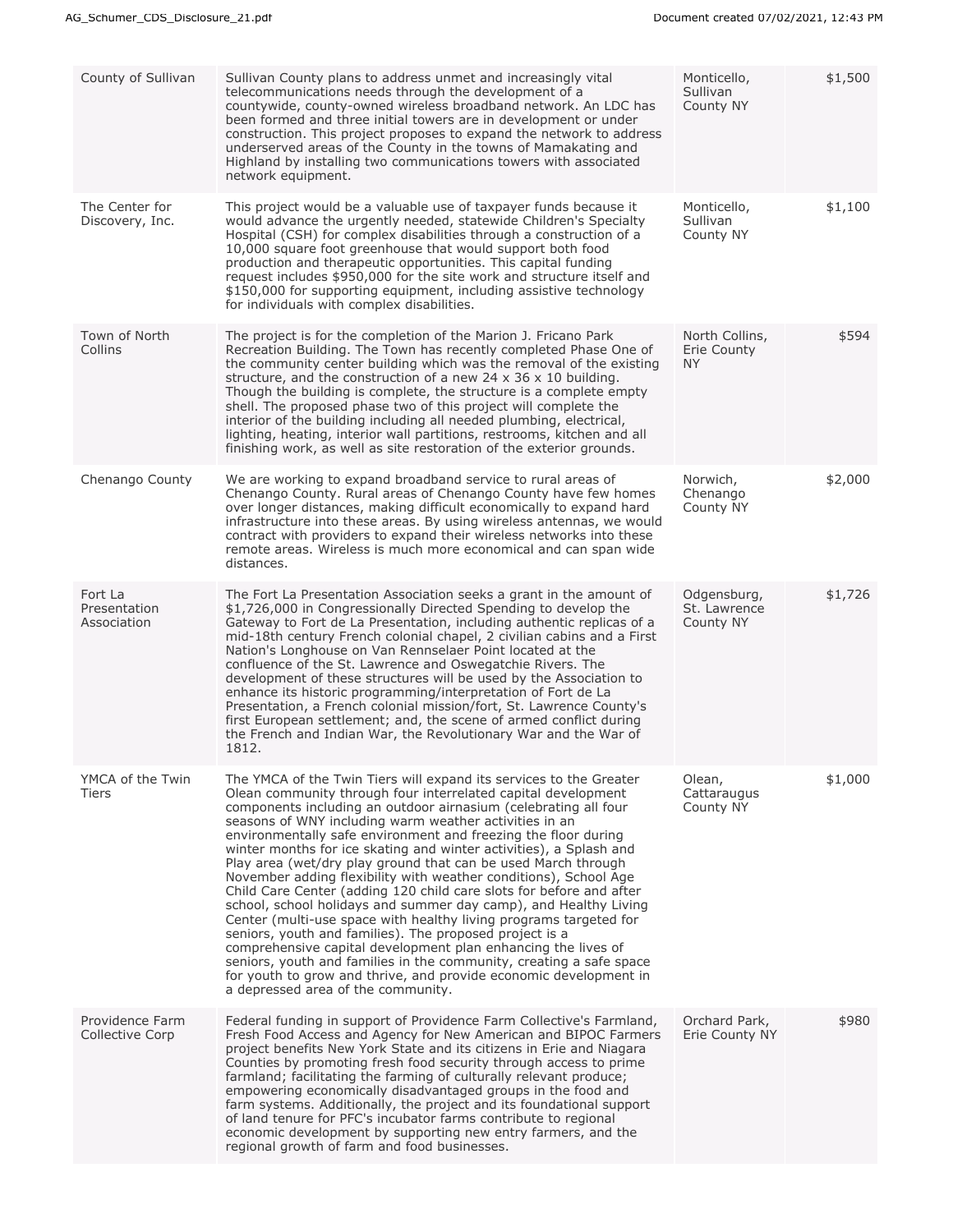| Oswego County                                                      | Urgently needed repairs to what is commonly known as the building<br>envelope. This includes but is not limited to; front steps, columns,<br>windows, brickwork, soffit and roof.                                                                                                                                                                                                                                                                                                                                                                                                                                                                                                                                                                                                                                                                                                                                                                          | Oswego,<br>Oswego<br>County NY                 | \$600   |
|--------------------------------------------------------------------|------------------------------------------------------------------------------------------------------------------------------------------------------------------------------------------------------------------------------------------------------------------------------------------------------------------------------------------------------------------------------------------------------------------------------------------------------------------------------------------------------------------------------------------------------------------------------------------------------------------------------------------------------------------------------------------------------------------------------------------------------------------------------------------------------------------------------------------------------------------------------------------------------------------------------------------------------------|------------------------------------------------|---------|
| Yates County, NY                                                   | The project will include approximately 11 miles of new fiber optic<br>cable, equipment and customer drops to provide access to<br>approximately 718 premises that are unserved or underserved by<br>high speed internet service. These premises are adjacent to or<br>between our funded RUS (Rural Utility Service) ReConnect (Project<br>designator: NY1702-A61) service areas and thus will cost-effectively<br>build upon the main network of that ReConnect project.                                                                                                                                                                                                                                                                                                                                                                                                                                                                                  | Penn Yann,<br><b>Yates County</b><br><b>NY</b> | \$4,959 |
| <b>Yates County</b><br>Industrial<br>Development<br>Agency dba Fin | Requested funding will be used to help pay for engineering services<br>for the development of the FLEDC's newest corporate park and to<br>bring it to shovel ready status.                                                                                                                                                                                                                                                                                                                                                                                                                                                                                                                                                                                                                                                                                                                                                                                 | Penn Yann,<br><b>Yates County</b><br>NY.       | \$250   |
| YMCA of<br>Plattsburgh, Inc.                                       | Our project is a community focused, reimaged YMCA that addresses<br>recent fitness center closures in our area. This project streamlines<br>our YMCA services to reach a broader community by repurposing an<br>existing facility and re-engaging many of our community back into<br>health and wellness activities.                                                                                                                                                                                                                                                                                                                                                                                                                                                                                                                                                                                                                                       | Plattsburgh,<br>Clinton<br>County NY           | \$3,200 |
| Village of Potsdam                                                 | The Village seeks \$369,000 in grant funding to construct a new road<br>salt/sand storage building at its DPW campus located on the<br>Raquette River; attempts to secure other federal and state financing<br>have been unsuccessful. The Village's existing storage facility is only<br>partially covered and salt has found its way into the surrounding<br>soils and the Raquette River resulting in environmental degradation.                                                                                                                                                                                                                                                                                                                                                                                                                                                                                                                        | Potsdam, St.<br>Lawrence<br>County             | \$369   |
| Potsdam Consumer<br>$Co$ -op                                       | Our project is to act on the recommendations of a May 2017 analysis<br>to relocate the retail business from its current location (2,500 square<br>feet) to an new location with 4,000 to 4,500 square feet of sales<br>area within one building. The overall size of a new Co-op building<br>should be approximately 7,000 square foot to include offices, a<br>classroom or meeting space, restrooms, backstock and general<br>storage, a walk-in cooler, a walk-in freezer, and bakery and deli<br>production areas; be fully ADA-compliant; be energy-efficient; and,<br>have a loading dock easily accessed by delivery trucks ranging in<br>size from pick-ups to tractor trailers. According to the analysis, a<br>new facility at the ideal location (along Market St. near its<br>intersection with Sandstone Drive) will realize increased sales from<br>\$1.8 million per year to \$4.5 million within four years, adding jobs<br>incrementally. | Potsdam, St.<br>Lawrence<br>County NY          | \$100   |
| Historic Saranac<br>Lake                                           | Historic Saranac Lake seeks Congressionally Directed Spending to<br>support our capital project to restore the historic Trudeau Building<br>for expansion of our museum in downtown Saranac Lake, NY. We<br>seek assistance from the USDA Community Facilities Direct Loan and<br>Grant program or another applicable program.                                                                                                                                                                                                                                                                                                                                                                                                                                                                                                                                                                                                                             | Saranac Lake,<br>Franklin<br>County NY         | \$1,000 |
| Town of Seneca<br>Falls                                            | The Town of Seneca Falls will use federal funds to contract for the<br>construction of a new salt storage facility, improving the Town of<br>Seneca Falls' ability to provide an essential community support<br>service throughout the winter months. The environmentally<br>protective storage facility will replace a severely deteriorated satellite<br>storage building, storing all salt at a single location and leading to<br>more effective use of salt, reduced loss of material associated with<br>the current multiple loading/unloading operations at the satellite<br>location, and elimination of a potential source of contamination to<br>the Seneca River.                                                                                                                                                                                                                                                                                | Seneca Falls,<br>Seneca<br>County NY           | \$71    |
| <b>Central New York</b><br>Regional Planning<br>and Development    | The CNY Regional Planning and Development Board is requesting<br>grant funds to help build-out the physical broadband infrastructure in<br>unserved rural areas in the five-county region in Central New York.<br>The build-out plan will be based on a detailed broadband study the<br>CNY RPDB has completed for the region.                                                                                                                                                                                                                                                                                                                                                                                                                                                                                                                                                                                                                             | Syracuse,<br>Onondaga<br>County NY             | \$5,000 |
| New York Farm<br>Viability Institute,<br>Inc.                      | Operating expenses and technical support to educate farmers and<br>their employees and provide technical assistance in implementing<br>practices that will reduce antimicrobial use on dairy farms.                                                                                                                                                                                                                                                                                                                                                                                                                                                                                                                                                                                                                                                                                                                                                        | Syracuse,<br>Onondaga<br>County NY             | \$180   |